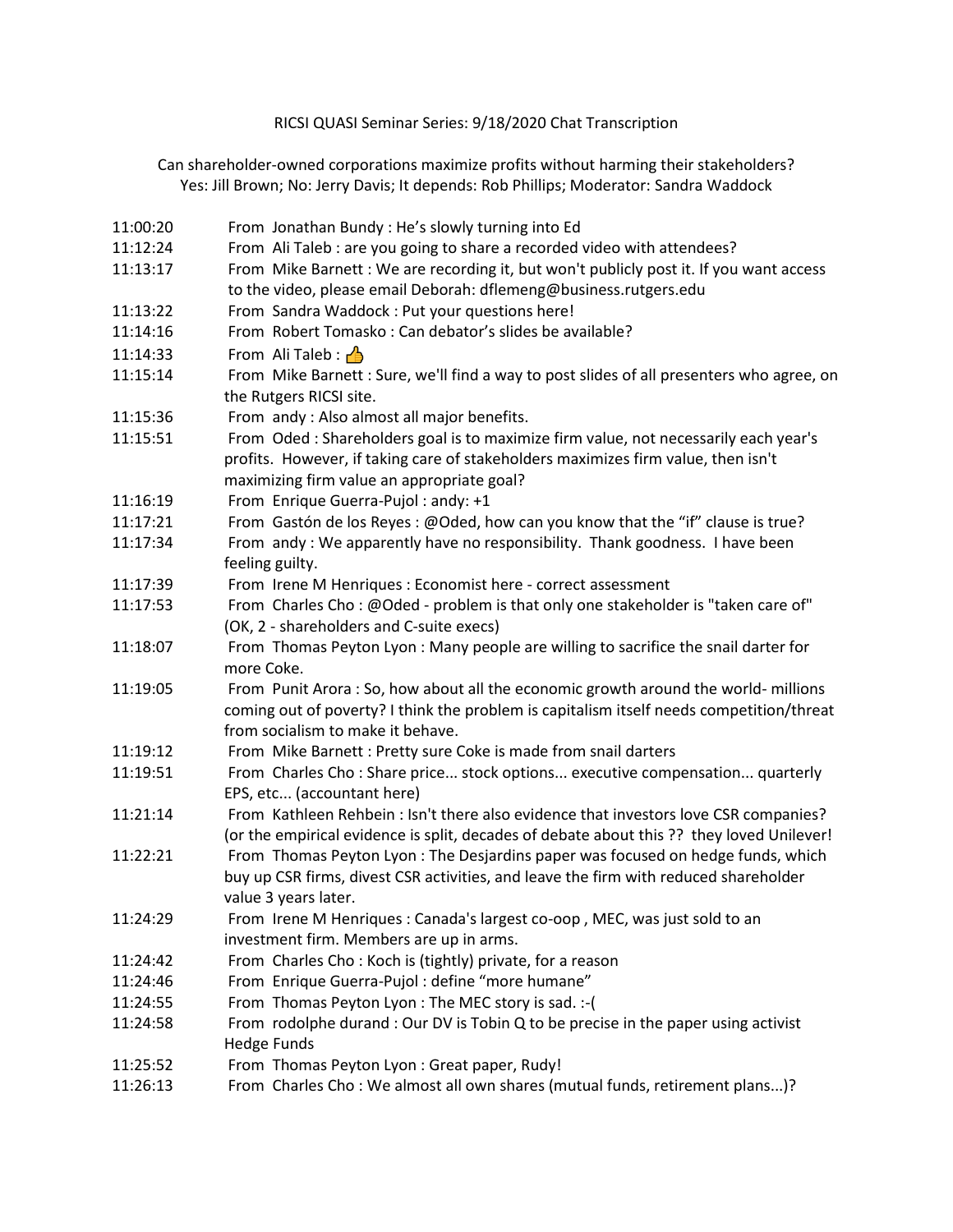| 11:26:20 | From Caroline Flammer : I think we may need to be careful in assuming "shareholders"<br>to be one homogenous group. There are vast differences among type of investors, and<br>the tremendous growth of the # of signatories of the UN PRI (Principles of Responsible<br>Investing) suggests that many shareholders indeed care about ESG and have a longer- |
|----------|--------------------------------------------------------------------------------------------------------------------------------------------------------------------------------------------------------------------------------------------------------------------------------------------------------------------------------------------------------------|
|          | term orientiation (in contrast to, e.g., hedge funds)                                                                                                                                                                                                                                                                                                        |
| 11:26:29 | From rodolphe durand: Hope here? Danone voted at it last General Assembly (99%<br>vote) to become a Public Benefit Corporation while being listed (Entreprise a Mission by<br>the French Law voted in 2019 (Loi PACTE)                                                                                                                                       |
| 11:26:57 | From Jerry Davis: Rody can you post a link to your paper?                                                                                                                                                                                                                                                                                                    |
|          |                                                                                                                                                                                                                                                                                                                                                              |
| 11:28:06 | From rodolphe durand: https://onlinelibrary.wiley.com/doi/full/10.1002/smj.3126                                                                                                                                                                                                                                                                              |
| 11:28:08 | From rodolphe durand: https://journals.aom.org/doi/abs/10.5465/amj.2019.0238                                                                                                                                                                                                                                                                                 |
| 11:28:21 | From rodolphe durand : here you go!                                                                                                                                                                                                                                                                                                                          |
| 11:28:37 | From Punit Arora: An ideological victory of capitalism over socialism has led to an                                                                                                                                                                                                                                                                          |
|          | environment of extreme capitalism. To soften its worst tendencies, we need a credible                                                                                                                                                                                                                                                                        |
|          | threat of socialism from somewhere! CSR can only put a band aid on a larger problem of                                                                                                                                                                                                                                                                       |
|          | absence of competition for capitalism                                                                                                                                                                                                                                                                                                                        |
| 11:28:46 | From Irene M Henriques: Mike will we get a copy of the chat? Some very interesting<br>info here as well!!                                                                                                                                                                                                                                                    |
| 11:29:37 | From Lisa Kaplowitz: According to RBC, approx. 40% of companies commented on DEI                                                                                                                                                                                                                                                                             |
|          | initiatives and addressing racial inequities on their 2Q conference calls. Do you think (a)                                                                                                                                                                                                                                                                  |
|          | these words will convert into action and (b) do you think that this focus on other                                                                                                                                                                                                                                                                           |
|          | stakeholders will lead to increase in shareholder value?                                                                                                                                                                                                                                                                                                     |
| 11:29:43 | From Mike Barnett : Hi Irene. I'll look into that -- not sure if we can record the chat.                                                                                                                                                                                                                                                                     |
| 11:29:54 | From Enrique Guerra-Pujol: to Punit's points, I highly recommend Halliday &                                                                                                                                                                                                                                                                                  |
|          | Thrasher's book on "The Ethics of Capitalism"                                                                                                                                                                                                                                                                                                                |
| 11:29:55 | From Sophie Bacq : I think Caroline makes a really important point: there is stakeholder                                                                                                                                                                                                                                                                     |
|          | heterogeneity but also shareholder heterogeneity - great insight from the UN PRI                                                                                                                                                                                                                                                                             |
| 11:30:02 | From Jerry Davis: Mike: ctrl-A, and ctrl-C                                                                                                                                                                                                                                                                                                                   |
| 11:30:11 | From dorozco: First limited liability entity in the world was the East India Tea Co. The                                                                                                                                                                                                                                                                     |
|          | Queen granted limited liability to allow this risky venture.                                                                                                                                                                                                                                                                                                 |
| 11:30:24 | From Cecile Betit: yes to save chat, click file and save                                                                                                                                                                                                                                                                                                     |
| 11:30:25 | From Mike Barnett : Jerry - that saves the whole chat, or just screen capture?                                                                                                                                                                                                                                                                               |
| 11:30:33 | From Charles Cho: THey allowed the select all/copy function so should be easy to                                                                                                                                                                                                                                                                             |
|          | do/save                                                                                                                                                                                                                                                                                                                                                      |
| 11:30:44 | From Caroline Flammer : I encourage you to join me at the PRI Academic Week:                                                                                                                                                                                                                                                                                 |
|          | https://www.unpri.org/events/pri-academic-week/6208.article                                                                                                                                                                                                                                                                                                  |
| 11:30:55 | From Cecile Betit : saves whole chat usually                                                                                                                                                                                                                                                                                                                 |
| 11:31:20 | From Enrique Guerra-Pujol: Caroline: thanks for the link!                                                                                                                                                                                                                                                                                                    |
| 11:31:25 | From LEKHA WARRIER : I strongly believe that making a business case for creating                                                                                                                                                                                                                                                                             |
|          | social impact is futile. If firms were in it to just make profits, they'd be out of it the                                                                                                                                                                                                                                                                   |
|          | moment it challenges the economics of doing business! But sustainable investing (by                                                                                                                                                                                                                                                                          |
|          | some genuinely committed investors) comes as that last piece in this jig saw puzzle of                                                                                                                                                                                                                                                                       |
|          | making a 'responsible' business case. Influential investors who can direct and discipline                                                                                                                                                                                                                                                                    |
|          | companies in conducting business responsibly become crucial then to urge firms to                                                                                                                                                                                                                                                                            |
|          | create an auto-check on how they make those profits. Underline the fact that it is not                                                                                                                                                                                                                                                                       |
|          | just what the companies do with their profits, but also HOW they create it which                                                                                                                                                                                                                                                                             |
|          | matters.                                                                                                                                                                                                                                                                                                                                                     |
| 11:31:28 | From Jonathan Bundy : Jerry, can you post a reference to the book you mentioned?                                                                                                                                                                                                                                                                             |
|          |                                                                                                                                                                                                                                                                                                                                                              |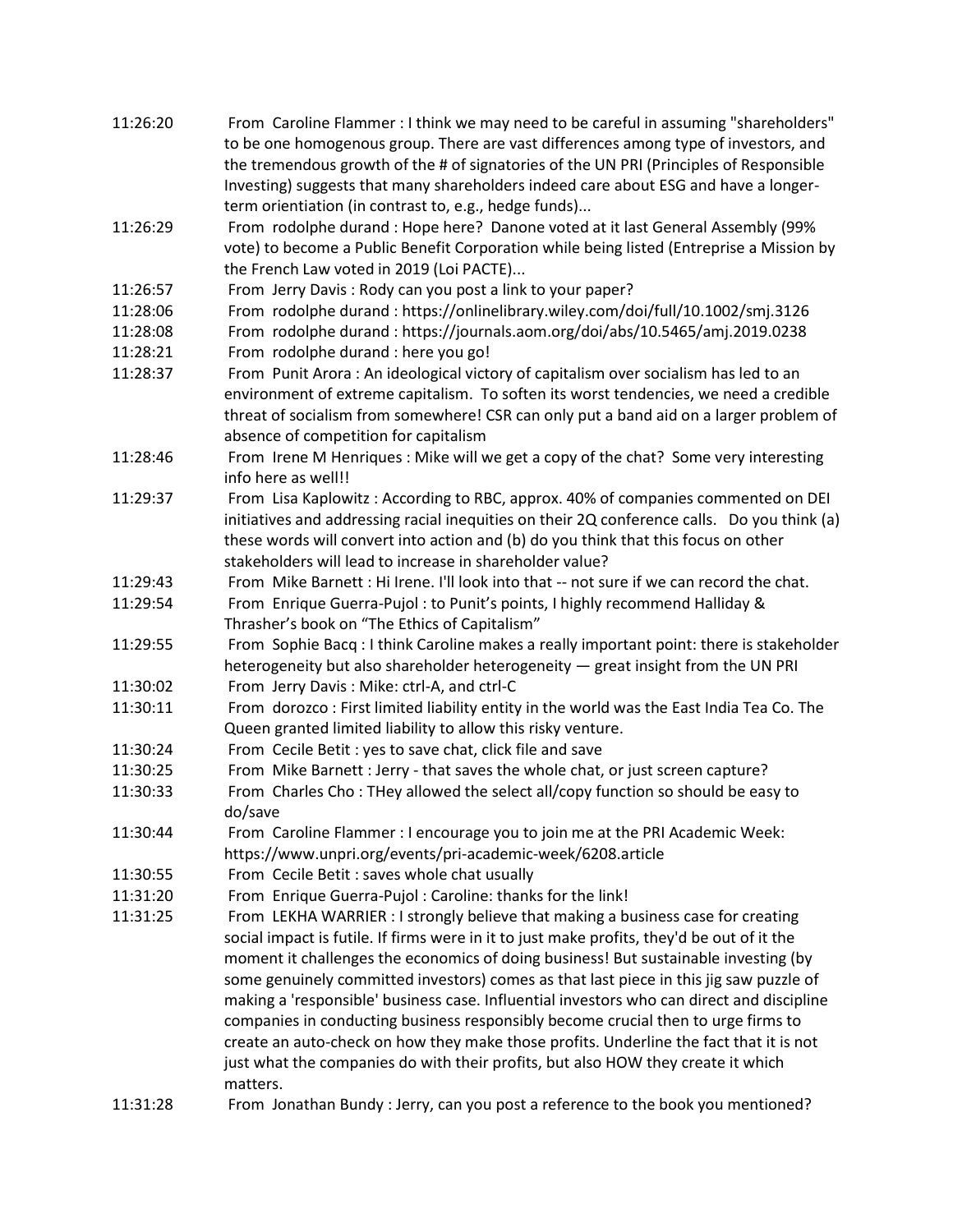| 11:32:20 | From Jerry Davis: https://www.bkconnection.com/books/title/the-vanishing-                  |
|----------|--------------------------------------------------------------------------------------------|
|          | american-corporation                                                                       |
| 11:32:29 | From Ximena Vidal De Col: What was the book he just mentioned?                             |
| 11:32:45 | From Joris Gjata: Moral Tribes                                                             |
| 11:32:55 | From Irene M Henriques : @Sophie and @Caroline - is this heterogeneity large enough        |
|          | to force change?                                                                           |
| 11:33:15 | From Sophie Bacq: https://www.penguinrandomhouse.com/books/299057/moral-                   |
|          | tribes-by-joshua-greene/                                                                   |
| 11:33:18 | From Ximena Vidal De Col: Thank you, Joris                                                 |
| 11:33:55 | From Ximena Vidal De Col: Thank you Sophie                                                 |
| 11:34:14 | From Joris Gjata: But reciprocity comes with expectations of possible comparison and       |
|          | equal starting points and also similar standards of evaluating and judging action - all of |
|          | which are implied by competition and are not a great basis for embracing diversity and     |
|          | differences and acknowledging complexity with compassion                                   |
| 11:34:31 | From Onna van den Broek : The goes back to the idea of bounded rationality which           |
|          | comes from the fact we do not know others' preferences, nor do we have all the             |
|          | information to form our selves (why rational choice doe snot work)                         |
| 11:34:54 | From Sophie Bacq: @Irene, I guess I would go with « it depends » but I am encouraged       |
|          | by the insight shared by Caroline; hopefully heterogeneity is growing or we can help it    |
|          | grow                                                                                       |
| 11:34:54 | From Punit Arora: @Enrique-interesting book reference. Thx                                 |
| 11:35:11 | From Charles Cho: @Onna - agree                                                            |
| 11:35:24 | From Enrique Guerra-Pujol: @Punit: https://www.amazon.com/Ethics-Capitalism-               |
|          | Introduction-Daniel-Halliday/dp/0190096217                                                 |
| 11:35:58 | From Enrique Guerra-Pujol : by the way, an entire chapter is devoted to socialism          |
| 11:36:05 | From Punit Arora: Yes, I found it already                                                  |
| 11:36:54 | From Thomas Peyton Lyon : Sadly, it seems to be quite easy for those in power to           |
|          | shred ethical norms if they have powerful media propaganda behind them.                    |
| 11:37:20 | From Caroline Flammer : @Irene: the heterogeneity is indeed large. whether it is large     |
|          | enough to force change? Good question. What is clear however is that there is              |
|          | tremendous growth in responsible investing. Just to give you a sense, the United           |
|          | Nations' Principles for Responsible Investment (PRI)-the largest network of responsible    |
|          | investors-was launched in 2006 and nowadays counts over 3,000 signatories                  |
|          | representing more than \$100 trillion in assets under management. Overall, responsible     |
|          | investing corresponds to over 25% of all professionally managed assets globally.           |
| 11:37:24 | From Enrique Guerra-Pujol: @Thomas but see Trump                                           |
| 11:38:07 | From Charles Cho: Yes, the "ethical" norms are usually shaped, decided and                 |
|          | implemented by the elite and powerful                                                      |
| 11:38:13 | From Thomas Peyton Lyon: That's what I meant.                                              |
| 11:38:59 | From Enrique Guerra-Pujol : if stakeholders really mattered, we would see more of          |
|          | them on boards                                                                             |
| 11:39:34 | From Enrique Guerra-Pujol : no one mentioned senator warren's proposed                     |
|          | "accountable capitalism act"                                                               |
| 11:39:49 | From Ben Strauss : do you think governments and business have a different role in your     |
|          | schema of the world? How does shareholder theory say they should interact?                 |
| 11:39:50 | From Kathleen Rehbein : there have been an increase in diversity, racial and gender,       |
|          | not quickly enough, but there are CSR committees, and stakeholders have been put on        |
|          | boards                                                                                     |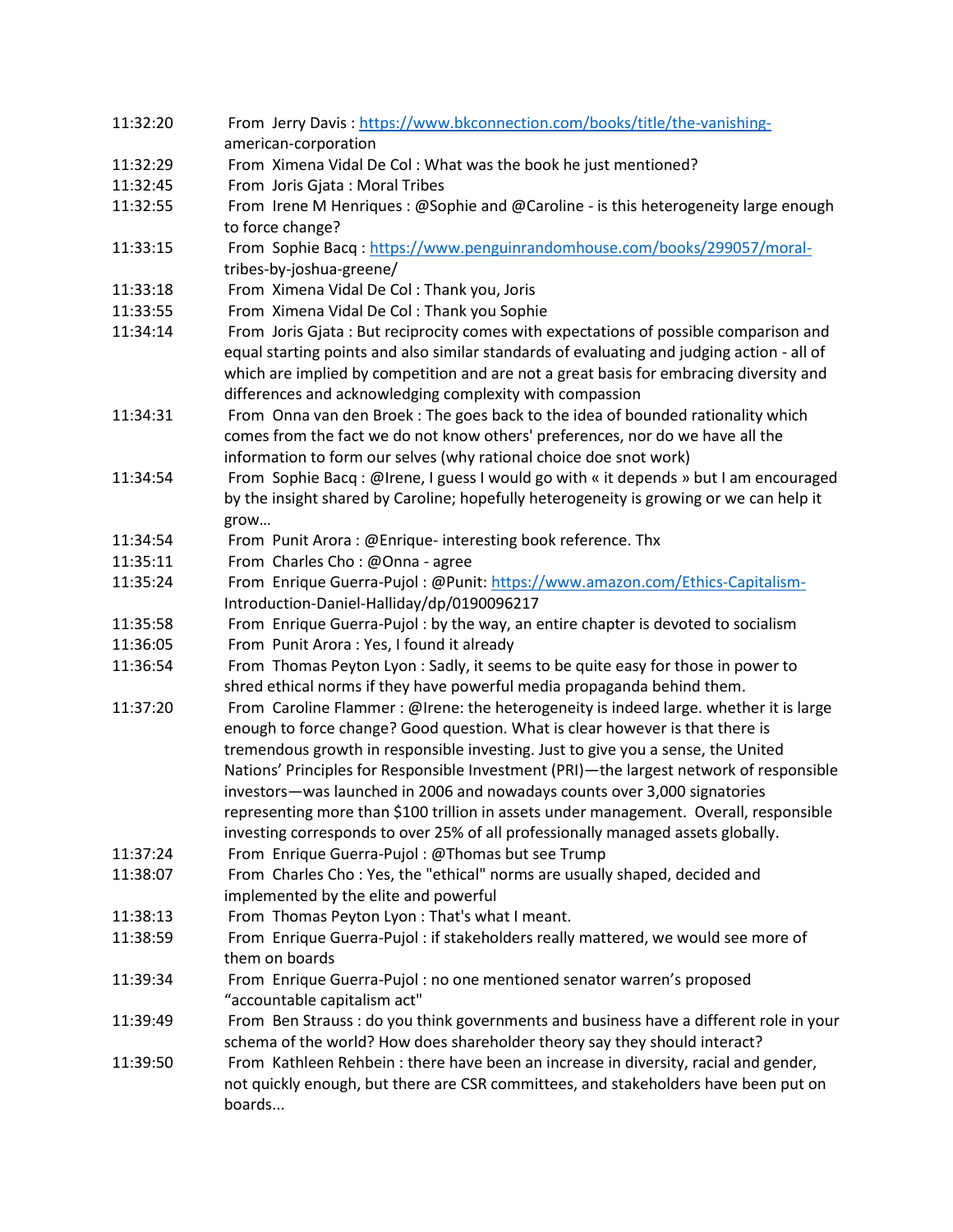| 11:40:03 | From Enrique Guerra-Pujol: her bill would would require employee representation on       |
|----------|------------------------------------------------------------------------------------------|
|          | boards                                                                                   |
| 11:40:13 | From Enrique Guerra-Pujol: now it's all cheap talk                                       |
| 11:40:27 | From Rosalie Luo: we also have bounded ethicality, as Chugh and Kern (2016) point        |
|          | out: http://people.stern.nyu.edu/kscarbro/dolly/2016_ROB.pdf                             |
| 11:40:28 | From Mike Barnett : Everyone please mute                                                 |
| 11:40:40 | From Charles Cho: CSR committees = more symbolic than anything                           |
| 11:40:53 | From Enrique Guerra-Pujol: @charles +1                                                   |
| 11:40:54 | From Charles Cho: @Enrique - agree                                                       |
| 11:41:20 | From Enrique Guerra-Pujol : the day I see employees on boards is the day I will take car |
|          | seriously                                                                                |
| 11:41:24 | From Enrique Guerra-Pujol: csr                                                           |
| 11:41:31 | From Umar Boodoo: @Enrique - Theresa May tried to get stakeholder rep. on boards         |
|          | post-Brexit to create a new, fairer Britain. That didn't go anywhere                     |
| 11:41:49 | From Enrique Guerra-Pujol: @umar same with warren's bill                                 |
| 11:42:04 | From Kathleen Rehbein: Employee equity---Chobani? might be a better model                |
| 11:42:04 | From Enrique Guerra-Pujol: that's why I say it's all cheap talk                          |
| 11:42:22 | From Charles Cho: Talk is cheap and easy                                                 |
| 11:42:30 | From Enrique Guerra-Pujol: hear hear                                                     |
| 11:42:45 | From Onna van den Broek : stakeholders on boards means other powerful players off        |
|          | the boards, so if the powerful decide, it might not be in "their" interests?             |
| 11:43:26 | From Vijaya Narapareddy: thank you for arranging such an interesting and timely          |
|          | debate. will you be able to send a link to access this recording? thank you!             |
| 11:43:34 | From Mike Barnett : Perhaps I could ask each presenter to offer at least one new         |
|          | specific research question that you think that researchers should be focused on          |
| 11:43:37 | From Enrique Guerra-Pujol: yes, what a great discussion                                  |
| 11:43:41 | From Charles Cho: @Onna - need to empower the employees                                  |
| 11:43:47 | From Enrique Guerra-Pujol: @Mike +1                                                      |
| 11:44:21 | From Ronei Leonel: @Mike +2                                                              |
| 11:45:00 | From Charles Cho: @ Enrique - wait, you are at UCF????? My triple alma mater!!           |
|          | Private chat now ;-)                                                                     |
| 11:45:00 | From LEKHA WARRIER : @Mike +3!                                                           |
| 11:45:00 | From Lisa Kaplowitz: 40% of companies said they are going to address racial inequities   |
|          | on their 2Q conference calls. they have now said it so investors and other stakeholders  |
|          | can hold them accountable because many gave targets of what that means                   |
|          | (representation, philanthory, pay, etc)                                                  |
| 11:45:19 | From Vijaya Narapareddy : i hope this discussion is being recorded                       |
| 11:46:02 | From Punit Arora: Zoom records all chat automatically by default                         |
| 11:46:10 | From Mike Barnett : Yes, we're recording it.                                             |
| 11:46:26 | From Mike Barnett: Also, have a court reporter and sketch artist                         |
| 11:46:33 | From Punit Arora : lol                                                                   |
| 11:46:50 | From Vijaya Narapareddy: thank you! look forward to receiving the link to this           |
|          | recording                                                                                |
| 11:46:55 | From Joris Gjata: Thank you Sandra for mentioning nature alongside society! We need      |
|          | to put the more than human world as part of the relationships we need to tend and        |
|          | develop similarly to the social relations we other humans.                               |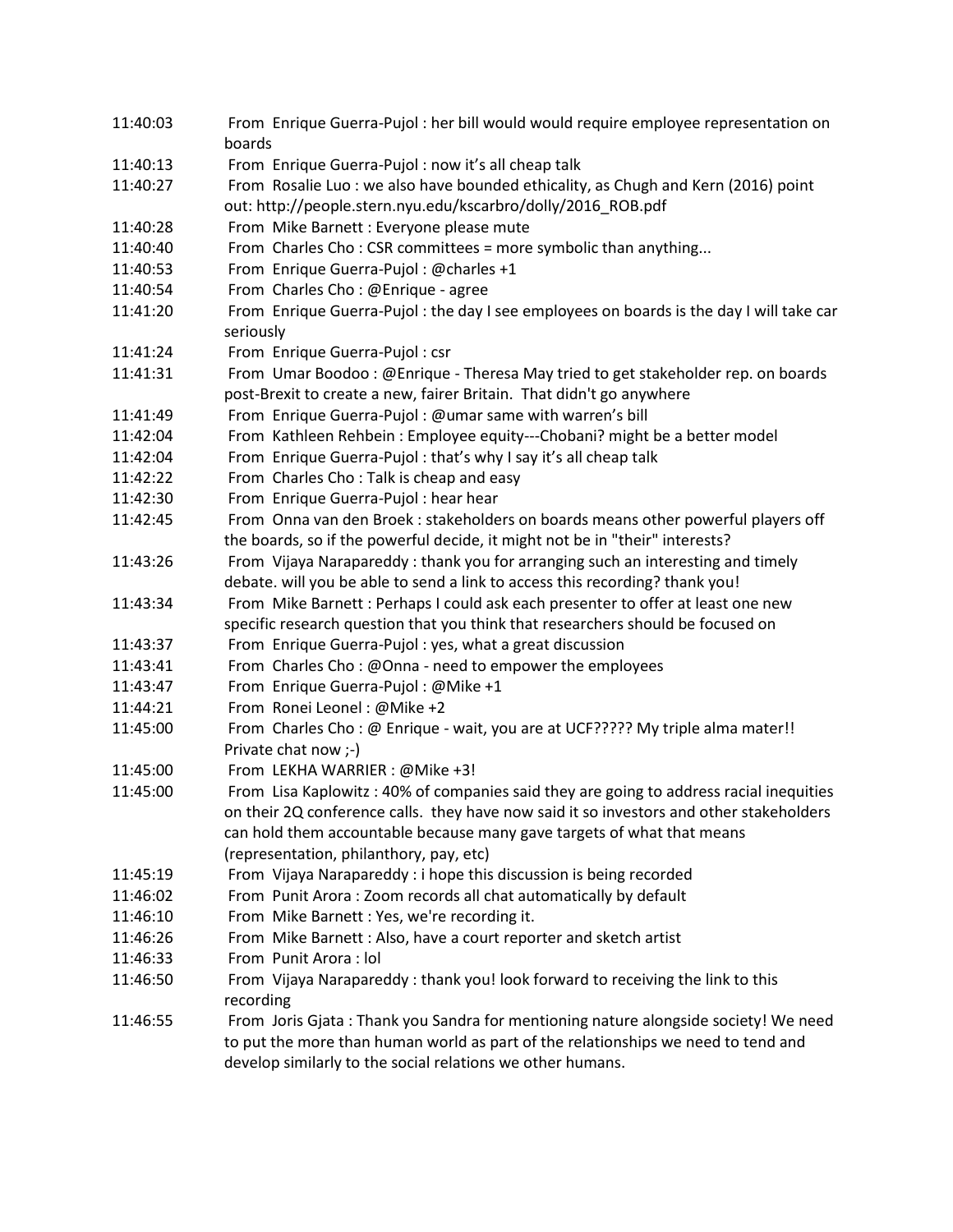| 11:47:02 | From John Maxwell: Not sure how we can have a discussion about business and               |
|----------|-------------------------------------------------------------------------------------------|
|          | society/stakeholder, norms etc. without talking about regulation - good, bad or           |
|          | indifferent.                                                                              |
| 11:47:14 | From Ben Strauss : agreed                                                                 |
| 11:47:23 | From Joris Gjata : Ditto John!                                                            |
| 11:47:59 | From Irene M Henriques : @John - government is not just another stakeholder here.         |
|          | We need to bring this actor in as the critical referee                                    |
| 11:48:21 | From John Maxwell : @Irene agree!                                                         |
| 11:48:40 | From Tricia Olsen: @John and @Irene - I have a paper that looks at the state as a         |
|          | unique stakeholder in BEQ. Might be of interest : )                                       |
| 11:49:00 | From John Maxwell: Thanks                                                                 |
| 11:49:01 | From Irene M Henriques : @Tricia please post link                                         |
| 11:49:18 | From Sandra Waddock: How does value creation chance the lens?                             |
| 11:49:24 | From Tricia Olsen : @Irene Here you go!                                                   |
|          | https://www.cambridge.org/core/journals/business-ethics-quarterly/article/political-      |
|          | stakeholder-theory-the-state-legitimacy-and-the-ethics-of-microfinance-in-emerging-       |
|          | economies/4FCB51D35527EA8CF549C11D6A646FCC                                                |
| 11:49:43 | From Ximena Vidal De Col: Value as profits can be measured--something tangible,           |
|          | feeds into our capitalist and consumerist culture. How else can you measure "value"       |
|          | that is immediate, tangible, and affects shareholders directly?                           |
| 11:49:56 | From John Maxwell: @Tricia - thanks!                                                      |
| 11:50:02 | From Tricia Olsen : Not sure that worked. Here you go:                                    |
|          | https://doi.org/10.1017/beq.2016.59                                                       |
| 11:51:35 | From Gerard : who are stakeholders? most models do not mention future generations         |
| 11:51:44 | From Joris Gjata : Just by keeping our conversations in terms of 'individuals' keeps us   |
|          | within the neoliberal discourse and will not lead to finding solutions!                   |
| 11:52:16 | From Enrique Guerra-Pujol: @Gerard see Derek Parfit                                       |
| 11:52:37 | From Jill Brown : Substituting value creation for profit max lends itself more readily to |
|          | shared utility argumentsa la Bosse et alHarrison and Wicks (2013) identify other          |
|          | indicators of value creationfairness of exchange, happiness in the relationship           |
| 11:52:40 | From Marcelo de la Cruz : I think it more the managing of tensions than trade-offs        |
| 11:53:09 | From Frank de Bakker: @Gerard many individuals are employees, neighbours,                 |
|          | shareholders all in one indeed                                                            |
| 11:53:46 | From Ximena Vidal De Col: Individualism is so engrained in our culture. Goes back the     |
|          | protestant ethic--how can we change our individualistic mentality to a collective one?    |
| 11:53:47 | From Enrique Guerra-Pujol: wait, what's wrong with capitalism again?                      |
| 11:54:16 | From Danyang Chen: @ Marcelo de la Cruz I am on you. Like some decoupling                 |
|          | strategy to solve the kind of tension                                                     |
| 11:54:36 | From John Maxwell: Platform companies are exempt from responsibility for things           |
|          | users post. This impacts Facebook's reluctant behavior regarding posts. Once they         |
|          | dabble in controlling content they impact this exemption. Facebook lives in a legal       |
|          | regulatory system it isn't fully free to do what it wants.                                |
| 11:54:45 | From Mike Barnett: Paul is featured next month!                                           |
| 11:55:14 | From Charles Cho: No, we drive on the "right" :-) and we use metric system like the       |
|          | rest of the world :-)                                                                     |
| 11:55:43 | From Paul Adler : Adler - The 99 Percent Economy: How Democratic Socialism Can            |
|          | Overcome the Crises of Capitalism. (Oxford UP)                                            |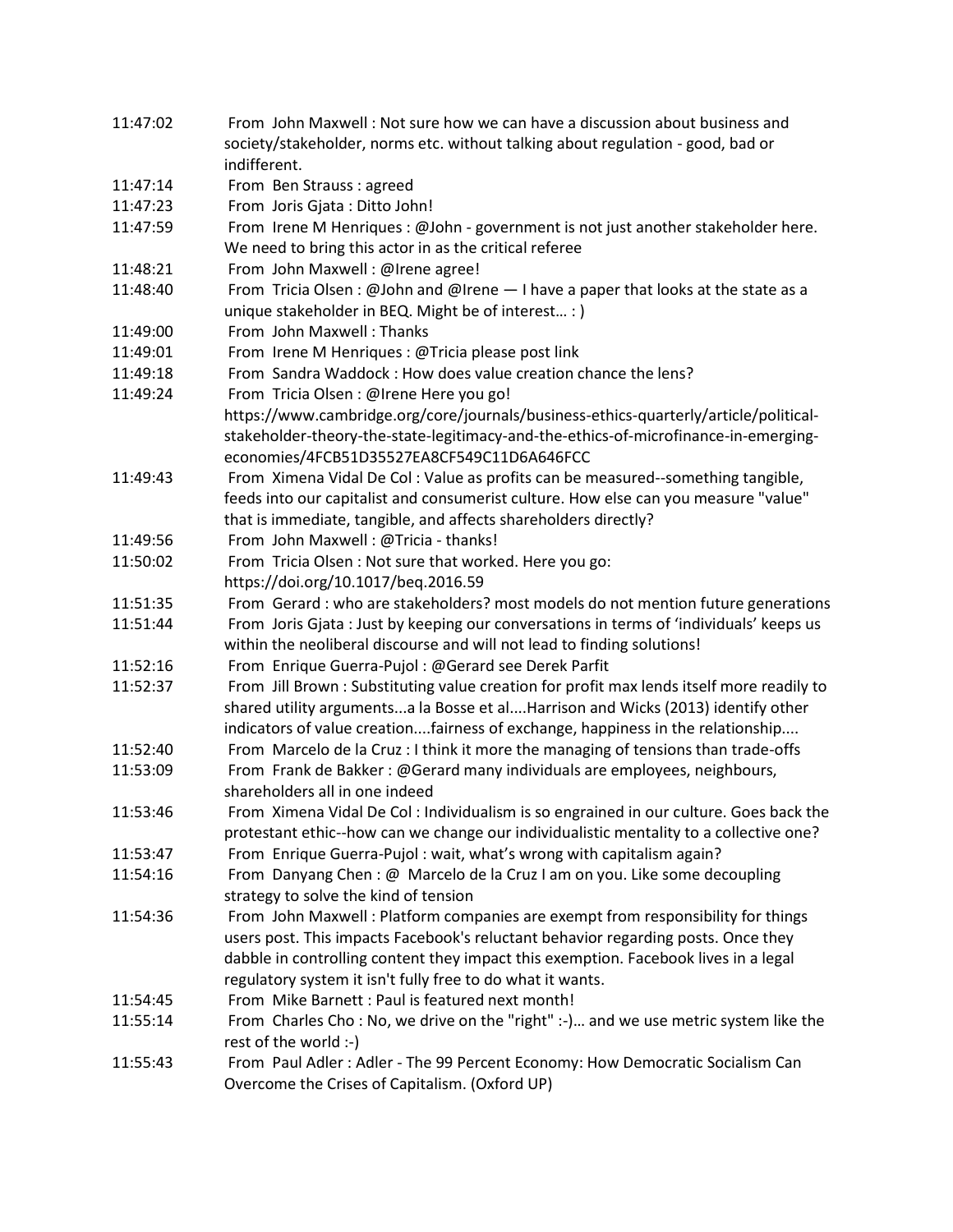| 11:55:56 | From Joris Gjata: @Jerry but why do we care about those? Whom in power makes               |
|----------|--------------------------------------------------------------------------------------------|
|          | them irresistible to ignore?                                                               |
| 11:56:17 | From Joris Gjata: And how can regulation really play a role in here?                       |
| 11:56:32 | From Enrique Guerra-Pujol : I call your Adler and raise you: Tyler Cowen, Big Business:    |
|          | Love Letter to an American Anti-Hero                                                       |
| 11:57:20 | From Enrique Guerra-Pujol: have to go; have another zoom at noon; thanks to all            |
| 11:57:37 | From Alberto Aragon-Correa : Any research great papers on the effects of alternative       |
|          | approaches (systems, regulations, or companies)?                                           |
| 11:57:38 | From Ximena Vidal De Col: Just a reminder--when buying books, let's try to buy from        |
|          | black-owned businesses :)                                                                  |
| 11:57:55 | From Ximena Vidal De Col: Or used books stores, too!                                       |
| 11:58:27 | From Charles Cho: Make money but to whose expense?                                         |
| 11:58:32 | From Gerard : yes, frequency trading                                                       |
| 11:58:44 | From Onna van den Broek : Reminds of the book of paul mason on Postcapitalism!             |
| 11:59:50 | From Lisa Meyer: Amazon continues to drive share value with no (or low) profits. They      |
|          | can do it because the shareholders allow it.                                               |
| 11:59:54 | From Oded: By definition, profit is the residual after all stakeholders other than the     |
|          | shareholders are paid.                                                                     |
| 12:00:10 | From Charles Cho: Profit increase/stability is linked to share price so shareholders       |
|          | automatically get rich                                                                     |
| 12:01:06 | From Cecile Betit : How does this week's Rand report on wages, affect this discussion?     |
| 12:01:28 | From Sophie Bacq: @Rob: does that mean we need new governance mechanisms to                |
|          | rule what leaders do with the profit that has been maximized? Who (what institutions)      |
|          | would enforce these potentially new rules?                                                 |
| 12:02:03 | From Charles Cho: But "profit" can also be all "on paper" by the "magic" of accrual        |
|          | accounting :-) Profitable, no cash, share price increase                                   |
| 12:02:24 | From Irene M Henriques : Perspective of economic development from an Indigenous            |
|          | perspective                                                                                |
| 12:02:33 | From Deborah Flamengo: Hi all. For access to today's recording or any other                |
|          | information, please email me at dflameng@business.rutgers.edu. Thanks!                     |
| 12:03:05 | From Nancy DiTomaso: Companies cannot do things only with regard to their own              |
|          | companies. Business leaders have a moral responsibility to the society as well as to their |
|          | own firms. And we have to keep the systemic versus individual distinction. Government      |
|          | is supposedly the collective means to protect individuals and groups from tyranny, but     |
|          | tyranny can be built into the government and to large and wealthy organizations that       |
|          | can escape any efforts to regulate or constrain them. Note that Federalist 10 is about     |
|          | restraining the ability of the majority to vote for redistribution from the minority of    |
|          | property owners.                                                                           |
| 12:03:28 | From Marc Ventresca to Deborah Flamengo(Privately) : Thank you for all the                 |
|          | infrastructure work. Great session.                                                        |
| 12:03:46 | From Lisa Meyer : shareholder activists and C-Suite incentives drive short-termism - It    |
|          | IS part of the system.                                                                     |
| 12:04:18 | From Enrique Guerra-Pujol: @nancy federalist 10 is about factions (including lobby         |
|          | groups financed by wealth corps)                                                           |
| 12:04:20 | From Irene M Henriques : @Charles - that is what Nortel did and it finally caught up to    |
|          | them and went bankrupt - so many people lost their pensions                                |
| 12:04:24 | From Ximena Vidal De Col to Deborah Flamengo(Privately) : Yes, just saw it. Thank you      |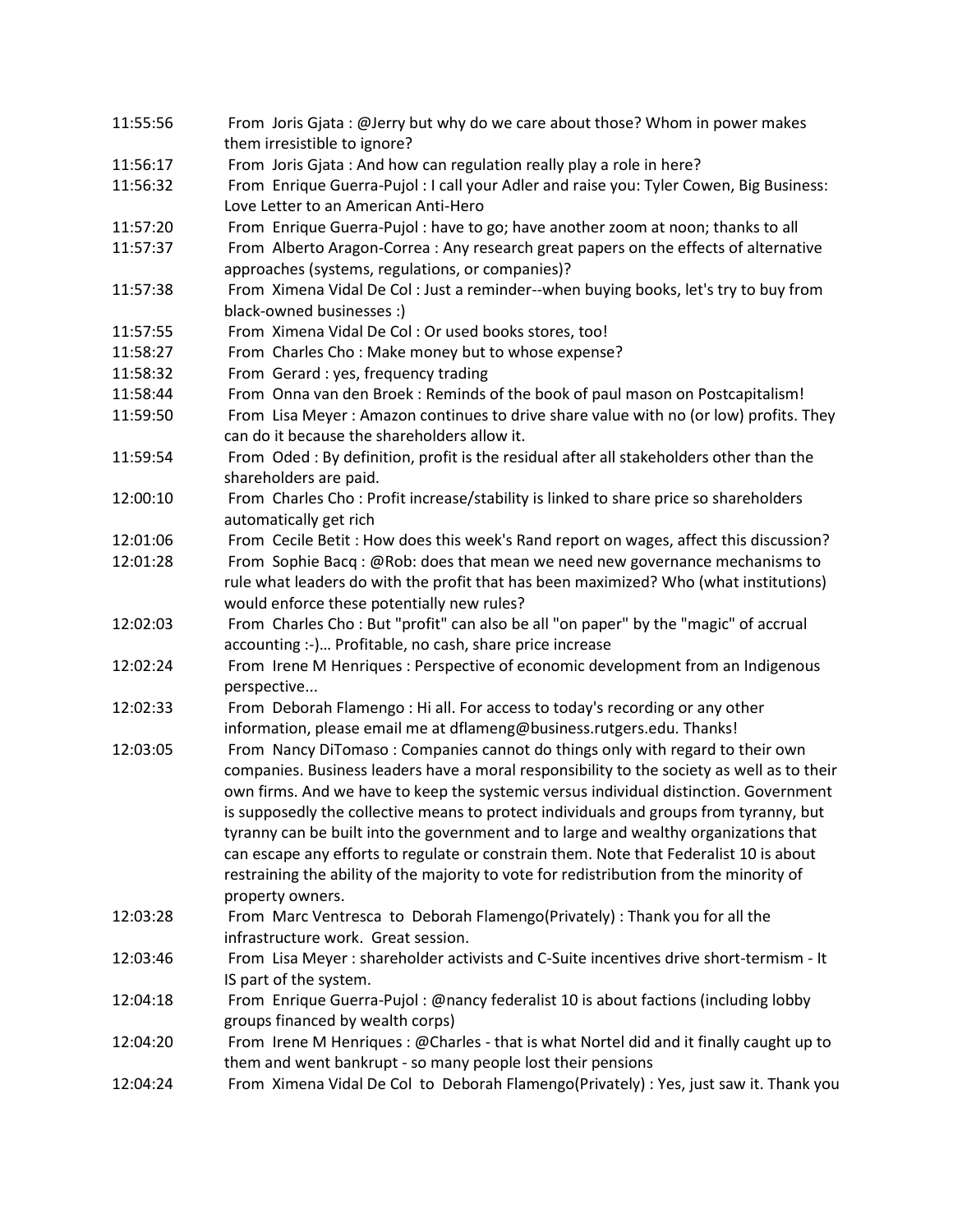| 12:05:19 | From Charles Cho: @Irene-yep, my good friend Michel Magnan wrote a paper on<br>that the rise and fall of Nortel (JBE I think). Sad. |
|----------|-------------------------------------------------------------------------------------------------------------------------------------|
| 12:05:20 | From Mike Barnett : If others want to suggest very specific research questions that                                                 |
|          | they think need to be asked -- things they'd love to see in papers they read and review --<br>please post them.                     |
| 12:05:42 |                                                                                                                                     |
|          | From Brian Kelleher Richter - UT Austin : To Caroline's comment Nobel Prize winning                                                 |
| 12:05:45 | economist Oliver Hart has a paper on this<br>From Kathleen Rehbein:                                                                 |
|          |                                                                                                                                     |
|          | 1. Sikavica K, Perrault E, Rehbein K. Who Do They Think They Are? Identity as an                                                    |
|          | Antecedent of Social Activism by Institutional Shareholders. Business & Society.                                                    |
|          | 2020;59(6):1228-1268. doi:10.1177/0007650318762752                                                                                  |
| 12:06:09 | From Charles Cho: https://link.springer.com/article/10.1007/s10551-008-9680-9                                                       |
| 12:07:00 | From Alberto Aragon-Correa: Yes, thank you Mike! Specific questions for future<br>research would be great                           |
| 12:07:15 | From Jill Brown : @Caroline F-Yes! Institutional shareholders could/should play a role                                              |
|          | in shifting the focus of businessthey have the power                                                                                |
| 12:07:49 | From Thomas Peyton Lyon: Wow, Jerry, you are abandoning objective research! Very<br>exciting.                                       |
| 12:08:19 | From Ante Glavas : I fully agree on needing research that does not just analyze the                                                 |
|          | past, but if we were to analyze the past, one question is what works well and what can                                              |
|          | be build on?                                                                                                                        |
| 12:08:36 | From Jonathan Bundy: Hi Everyone. Shameless plug. AMR will be announcing a Special                                                  |
|          | Topic Forum next week (papers due Oct 1, 2021). Lots of good ideas here could fit the<br>call!                                      |
| 12:08:41 | From Marc Ventresca: with @Jerry on this point even while appreciating @Mike's                                                      |
|          | efforts. The question of institutional design as a practice is a 'new' agenda for                                                   |
|          | management school faculty. Not welcome by many.                                                                                     |
| 12:08:43 | From Charles Cho: Shareholders (whatever type) usually think about 3 things: share                                                  |
|          | price, stock price and shareholders (and self-interest maximization of all 3) :-)                                                   |
| 12:08:48 | From Caroline Flammer: @Jil: And they are  here is a list of top academic articles on                                               |
|          | shareholder engagement on ESG issues: https://www.unpri.org/academic-research/top-                                                  |
|          | academic-resources-on-responsible-investment/4417.article                                                                           |
| 12:08:49 | From Sandra Waddock: See my new paper: Reframing and Transforming Economics                                                         |
|          | around Life. Sustainability-Management, September 2020, 12, 7553; DOI:                                                              |
|          | 10.3390/su12187553, https://www.mdpi.com/2071-1050/12/18/7553/pdf.                                                                  |
| 12:10:35 | From Gastón de los Reyes :                                                                                                          |
|          | https://www.theatlantic.com/ideas/archive/2020/08/companies-stand-solidarity-are-                                                   |
|          | licensing-themselves-discriminate/614947/                                                                                           |
| 12:11:05 | From Gastón de los Reyes : Signatories to Business Roundtable Statement did more                                                    |
|          | layoffs and stock buybacks                                                                                                          |
| 12:11:28 | From Caroline Flammer : @ Jill: institutional investors are increasingly pushing their                                              |
|          | portfolio companies to adopt i) a longer-term orientation, and ii) social and                                                       |
|          | environmental issues.                                                                                                               |
| 12:12:29 | From Michael Pirson : i argue the question of " human nature" going beyond people                                                   |
|          | are complex or home economicus is critical as basis for org designmultilevel selection                                              |
|          | theory could be helpful in explaining human and org survival                                                                        |
| 12:12:56 | From dorozco: wow                                                                                                                   |
|          |                                                                                                                                     |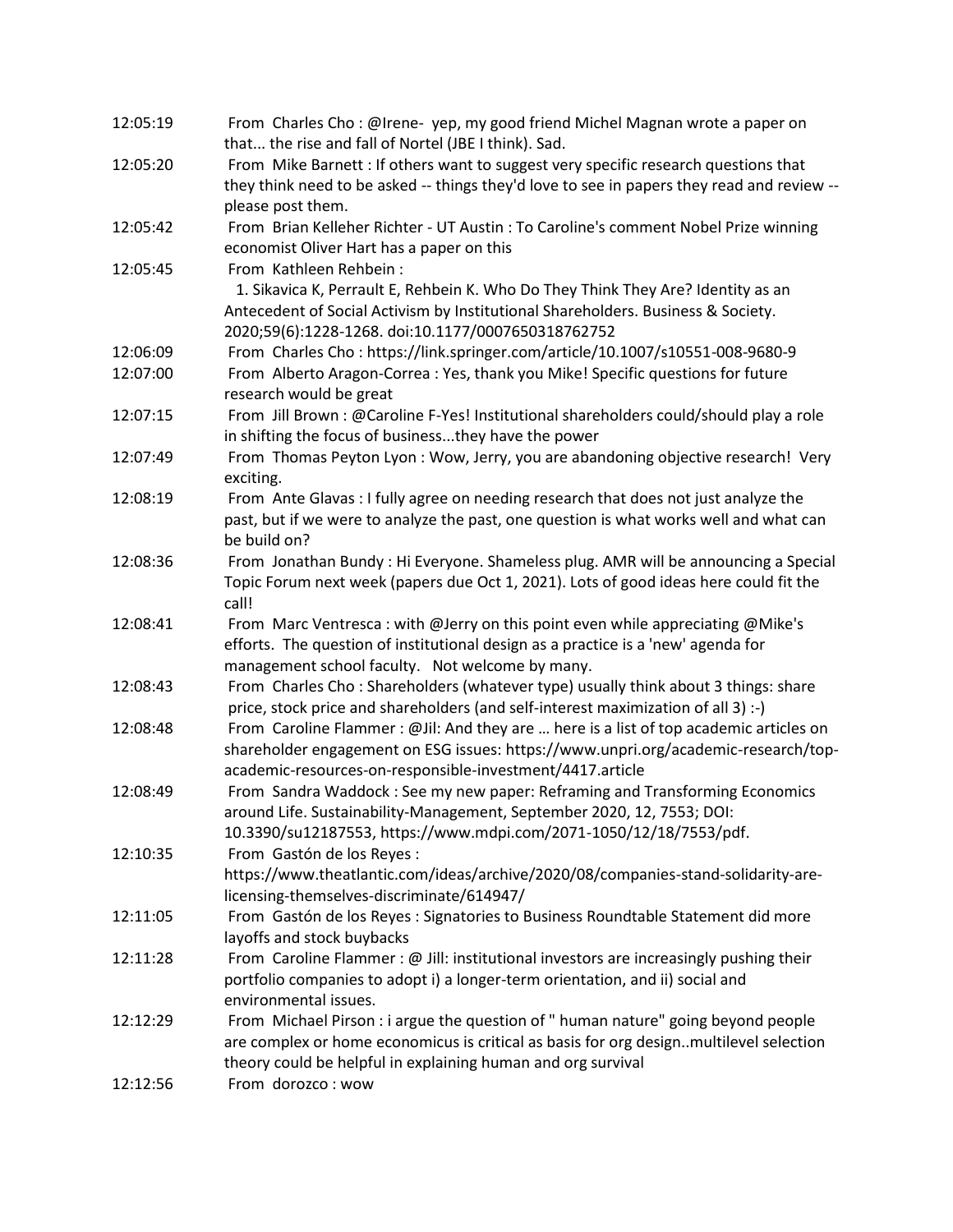- 12:13:04 From rodolphe durand : A potentially promising question could be: how to maximise operational/Financial and non-Financial performance (for decision markers), and what conséquences for share value and wealth redistribution?
- 12:13:08 From Irene M Henriques : Share prices are now disconnected from the economy. How can share prices be rising under COVID?
- 12:13:19 From Charles Cho : Markets are efficient... ? (JK) :-))))
- 12:13:32 From Kathleen Rehbein : Good point Irene!!
- 12:13:40 From Alberto Aragon-Correa : @Mark is not just about analyzing the past (from a quantitative point of view), but about offering "specific" guidance to the world. Otherwise, our perspectives could be "a too much" academic discussion.
- 12:13:48 From Charles Cho : Markets = social construction
- 12:14:08 From Sophie Bacq : Rudy, interesting question… what difference did you mean between value and wealth in posing your question?
- 12:14:34 From Robert Bwana : @Irene could it be capital rush to the few companies that shareholders are sure will survive the pandemic in good standing?
- 12:14:43 From Marc Ventresca : To @Alberto: There are varied, rich literatures on design, system, regulations, companies. Would be a good project to assemble some focused sets of readings that speak to these per @Jerry encouragement and others - where to put intellectual and policy energy.
- 12:14:56 From Marc Ventresca : Who has already a reading list per @Alberto's question?
- 12:15:13 From Thomas Peyton Lyon : @Irene Most of the gains seem to be in the handful of Big Tech companies, as we move our whole lives online.
- 12:15:22 From Nancy DiTomaso : Federalist 10 may be about factions, but it is primarily about propertied factions versus the majority without property. From Wikipedia (sorry tried to find something short): "Specifically, Madison feared that the unpropertied classes would use their majority power to implement a variety of measures that redistributed wealth. There could be "a rage for paper money, for an abolition of debts, for an equal division of property, or for any other improper or wicked project," Madison warns (Dawson 1863, p. 64). In short, Madison feared that a majority faction of the unpropertied classes might emerge to redistribute wealth and property in a way that benefited the majority of the population at the expense of the country's richest and wealthiest people."
- 12:15:38 From Irene M Henriques : @Robert some has said that the sport gamblers have entered the market and have seen great
- 12:15:39 From Alberto Aragon-Correa : Thank you @Marc!
- 12:16:33 From Mike Barnett : A flip side, too: what research questions can we stop asking ASAP???
- 12:17:18 From Charles Cho : Yes, agree with Irene... these are systemic problems
- 12:17:19 From Michael Pirson : another research frame can be informed by Fiske anthropological model of grammars of social relations..how to organize in addition to market pricing..
- 12:17:20 From Robert Bwana : True. You manage what you measure
- 12:18:30 From dorozco : Are customers also complicit stakeholders?. I am not on facebook. Never liked it and thought it was creepy.
- 12:18:34 From Umar Boodoo : Easier said than done that we should stop using stock price as our DV. Write a paper as a junior scholar with a very different DV and submit it to a good enough journal and what you get is: "explain the DV"
- 12:18:56 From Lisa Meyer : we are not addressing C-Suite incentives based upon share price
- 12:19:00 From Charles Cho : The only way???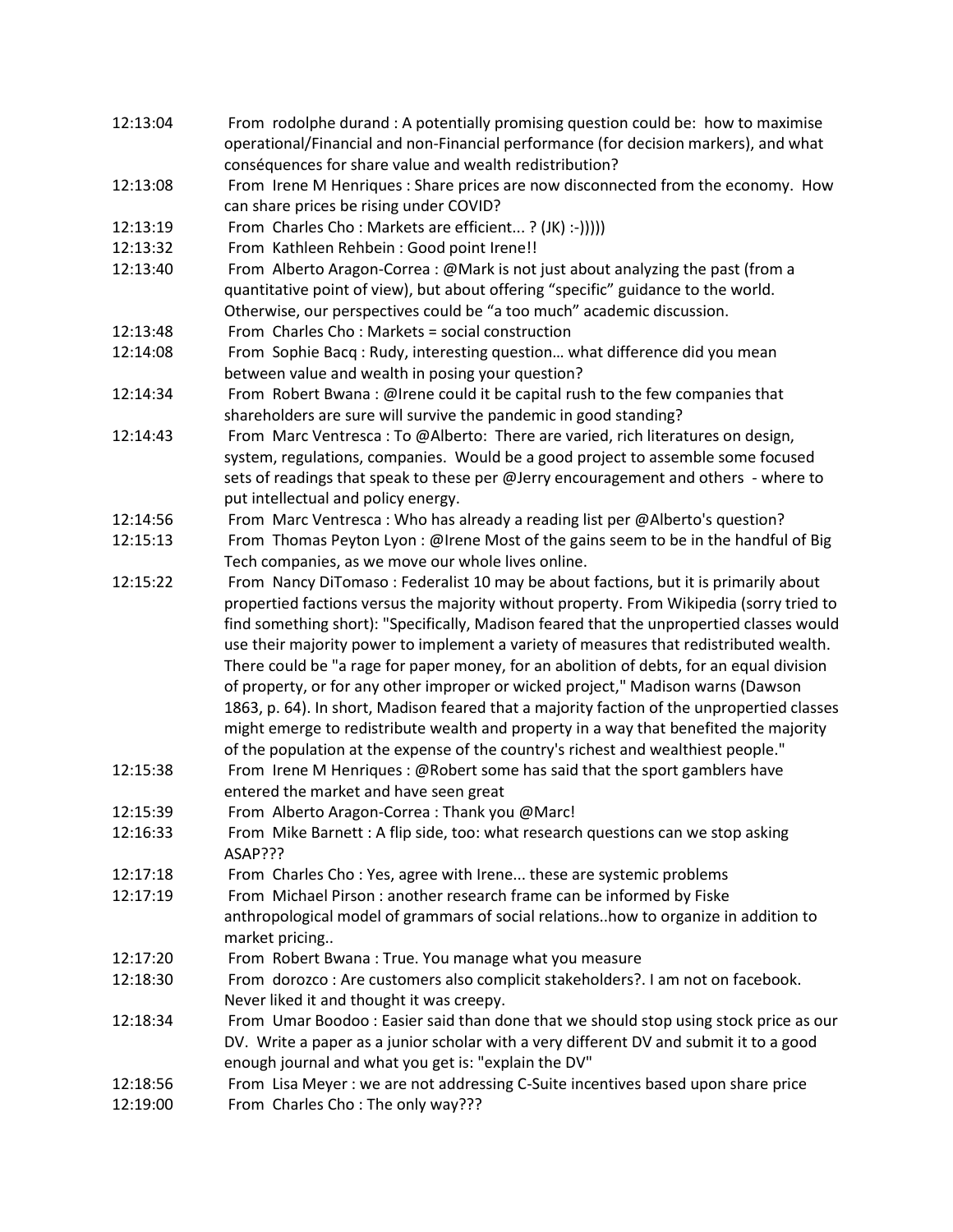| 12:19:11 | From Nancy DiTomaso: What Jerry's sister should do depends on what kind of social                                                                                                                                                                                                                                                                                                                  |
|----------|----------------------------------------------------------------------------------------------------------------------------------------------------------------------------------------------------------------------------------------------------------------------------------------------------------------------------------------------------------------------------------------------------|
|          | support is otherwise available to have a decent life. If it is only individual wealth, then                                                                                                                                                                                                                                                                                                        |
|          | she needs to be more focused on stock price, but if there is more support from the                                                                                                                                                                                                                                                                                                                 |
|          | government (from collective taxes) for all citizens, then she can be less concerned about                                                                                                                                                                                                                                                                                                          |
|          | what her retirement life might look like.                                                                                                                                                                                                                                                                                                                                                          |
| 12:19:38 | From Disen Huang: Thaler's book "Nudge" actually advises people not to look at their                                                                                                                                                                                                                                                                                                               |
|          | portfolios on any kind of regular basis                                                                                                                                                                                                                                                                                                                                                            |
| 12:19:39 | From Gastón de los Reyes : How about talking to shareholders as a way to find out<br>what they care about?                                                                                                                                                                                                                                                                                         |
| 12:19:51 | From Charles Cho: Shareholders might be different but they trade on the same<br>market, hence the same shares, etc                                                                                                                                                                                                                                                                                 |
| 12:20:40 | From Lisa Meyer: CEOs don't care about Jerry's sister.                                                                                                                                                                                                                                                                                                                                             |
| 12:20:49 | From Caroline Flammer : In terms of research questions: based on this conversation,<br>we may want to move beyond the CSR-CFP question and rather look at whether/how<br>responsible corporate behavior has REAL impact (in the real economy)  so pick<br>outcome variables that are not related to operating performance and/or stock market                                                      |
|          | reaction.                                                                                                                                                                                                                                                                                                                                                                                          |
| 12:21:09 | From Michael Pirson: the ethical systems approach by Jonathan Haidt et al could help                                                                                                                                                                                                                                                                                                               |
|          | and aligns evolutionary and anthropological insights about human nature                                                                                                                                                                                                                                                                                                                            |
| 12:21:26 | From Irene M Henriques: @Caroline - yes impact is what we need to think about                                                                                                                                                                                                                                                                                                                      |
| 12:21:32 | From rodolphe durand: yes, like employment growth in disadvantaged vs. advanatged<br>areas                                                                                                                                                                                                                                                                                                         |
| 12:21:55 | From Robert Bwana : Isn't tax 'avoidance' also a contributing factor? Some issues                                                                                                                                                                                                                                                                                                                  |
|          | tackled by CSR used to be the governments domain but if tax receipts do not grow                                                                                                                                                                                                                                                                                                                   |
|          | alongside corporate growth, wouldn't it lead to such a situation?                                                                                                                                                                                                                                                                                                                                  |
| 12:22:43 | From Irene M Henriques: We may want to include the sense of place as an important<br>variable.                                                                                                                                                                                                                                                                                                     |
| 12:22:47 | From Timothy Devinney : It is interesting that no one talks about the issue of who has<br>property rights claims on the corporation's assets. Shareholders have one set of rights<br>but so do debt holders (which no one is talking about). This is seen most notably in<br>family and privately equity owned firms. Most firms are NOT public and their owners<br>are not who we think they are. |
| 12:23:18 | From Alberto Aragon-Correa : Good point @Caroline, @Irene, @Rodolphe! "(Social)<br>Impact" as DV.                                                                                                                                                                                                                                                                                                  |
| 12:23:56 | From Onna van den Broek : And perhaps look more at the boundary conditions: what<br>type of shareholder-owned firms (e.g. size, industry, context) can maximise value<br>(instead of just profit) that does no harm (or even provide good) for their stakeholders<br>(which are these? What types of responsibilities are they "require"?)                                                         |
| 12:24:01 | From Mike Barnett : The JOM paper I linked to above argues for social impact as DV,<br>and notes that it has been missing from the more than 6200 published articles on CSR<br>outcomes                                                                                                                                                                                                            |
| 12:24:11 | From Sophie Bacq: Right Rudy, a focus on different outcomes-seems like what the<br>AMR CFP is calling for too. What are the « DVs » that matter in practice and that we                                                                                                                                                                                                                            |
|          | have a responsibility to research                                                                                                                                                                                                                                                                                                                                                                  |
| 12:24:15 | From Timothy Devinney: Also, there has been no discussion of 'performance'  as we<br>point out in a number of papers there are dimensions of performance and while these<br>are correlated they are distinct.                                                                                                                                                                                      |